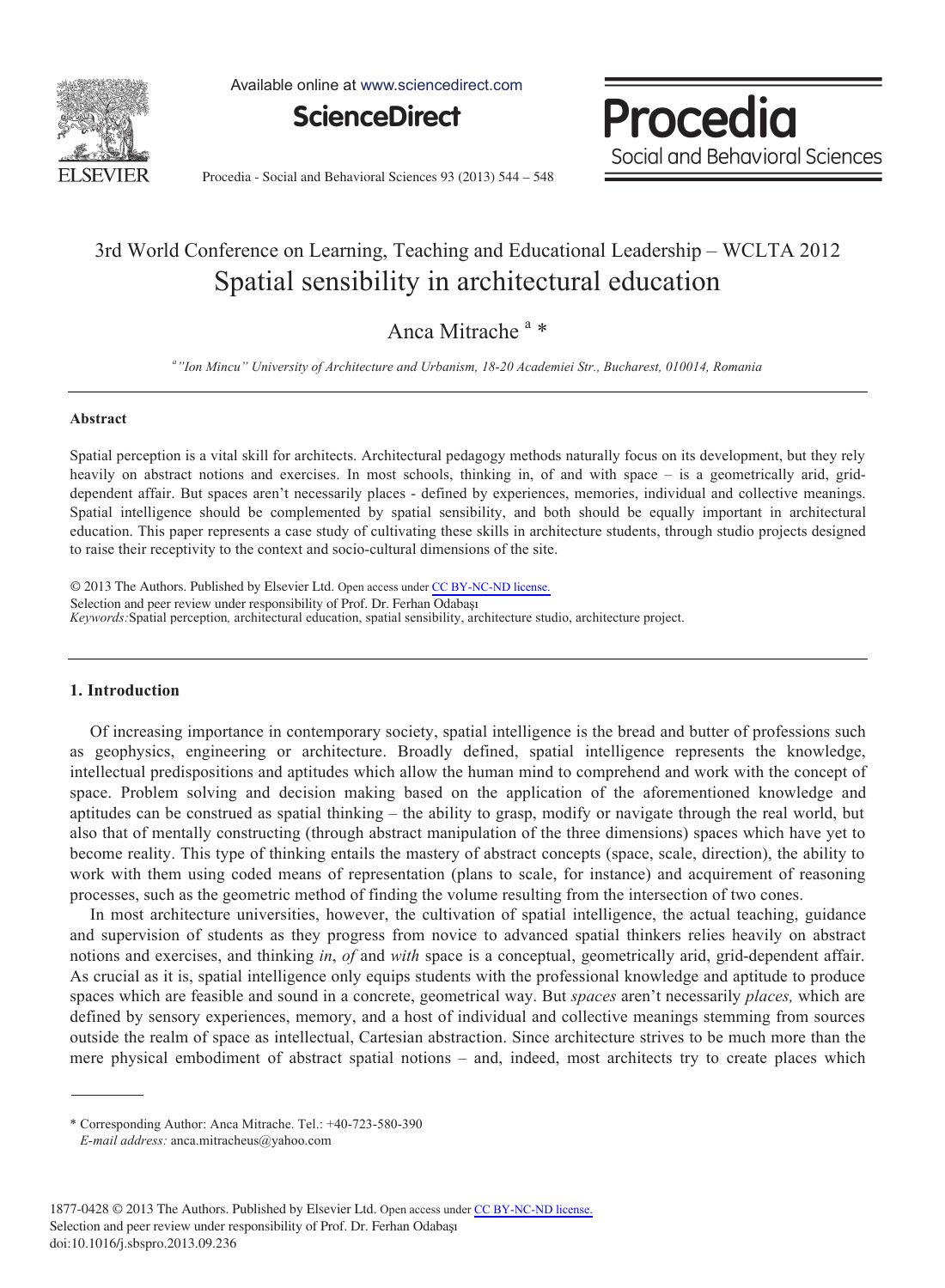engage people in meaningful *experiences* – it would seem paradoxical that, in the education of future architects, such emphasis is placed on spatial intelligence alone.

There are multiple reasons for this discrepancy, ranging from the mind-body disconnect which arose during the Enlightenment, when architecture teaching was deeply steeped in the cold logic of geometrical and mathematical notions, and all the way to the disquieting degree to which virtual experiences and web-accessed information have lately supplanted knowledge gained through first-hand experience. When coupled with the alarming pace at which technology and the virtual have begun to displace reality and the immediately physical, it becomes obvious that space-making and architecture have become matters of visual consumption rather than bodily experience.

#### 2. Spatial sensibility – a working/tentative definition

In order to flesh out a set of basic principles which could be applied in architectural education so as to stimulate spatial sensibility in students, we must first define this skill as something not opposed, but rather complementary to spatial intelligence. We would argue that spatial intelligence should be complemented by a spatial awareness and sensibility derived from the experience of the body in space, and that architecture teaching should focus on equally developing both skills, especially at the beginning of the student's education – years 1 to 3 of study.

But what exactly is spatial sensibility? The idea permeates writings coming from multiple fields: philosophy, anthropology, architecture, sociology. For instance, Maurice Merleau-Ponty makes a compelling argument for *embodied experience*, a means of interacting with the world based on knowledge gained through first-hand, bodily experience. "We are also inhabited by space, our bodies filled with dynamic cellular processes and atoms made up almost exclusively of space", he writes in "Eye and mind". Our way of being in the world is a continuous transformative state – we redefine ourselves constantly, in relation to our surroundings, which we in turn create, shape or alter through interaction and experience. When it comes to architecture, embodied experience means that we relate to it with all our senses deployed in motion, so that qualities thought secondary by Cartesian tradition – colour, texture, the sparkle of sunlight on a windowpane, the echo of footsteps – become primary to spatial perception. Then, spatial sensibility can be defined as the unselfconscious awareness of the body in the world, our intersubjective interactions with it, a receptivity to the transient amalgam of sensory cues which make up the sense of a place at a given moment in time.

Before they begin their architectural education, young space-makers work from a place of innate spatial sensibility. They have a gift for immersing themselves completely in the spaces they create, and when they create, they instinctively turn to their own spatial experiences. In "Street corner theology", Charlie Simic perfectly captures this state of creative exploration: "The disorder of the city is sacred. All things are interrelated. As above so below. We are fragments of an unutterable whole. Meaning is always in search of itself. Unsuspected revelations await us around the next corner." But architecture teaching has a dual nature: it is largely practice based, while also requiring the systematic assimilation of a great deal of abstract knowledge. This accumulation of abstract knowledge, oftentimes over-emphasized in both coursework and design studio, leads to the steady erosion of the student's spatial sensibility. Moreover, working almost exclusively with the abstract attributes of space and relying mainly on spatial intelligence can result in a limitation of the creative design process to the formal language of architecture (composition, proportion, geometry) and to the bidimensional world of conventional representation – be it on paper or on the computer screen. Therefore, the teaching of architecture should also take into account developing a strong sense of spatial engagement in architecture students, a capacity to relate to existing and imagined spaces through spatial sensitivity.

The projects discussed below are meant to illustrate an approach to stimulating spatial sensitivity and linking it to spatial intelligence in a coherent whole. While still a work in progress, amended and made better every year with the help of my students, I have applied this method in my design studio at the "Ion Mincu" University of Architecture and Urbanism. Year after year, the students grow more confident in their readings of existing spaces and in fashioning new ones according to their own embodied experiences.